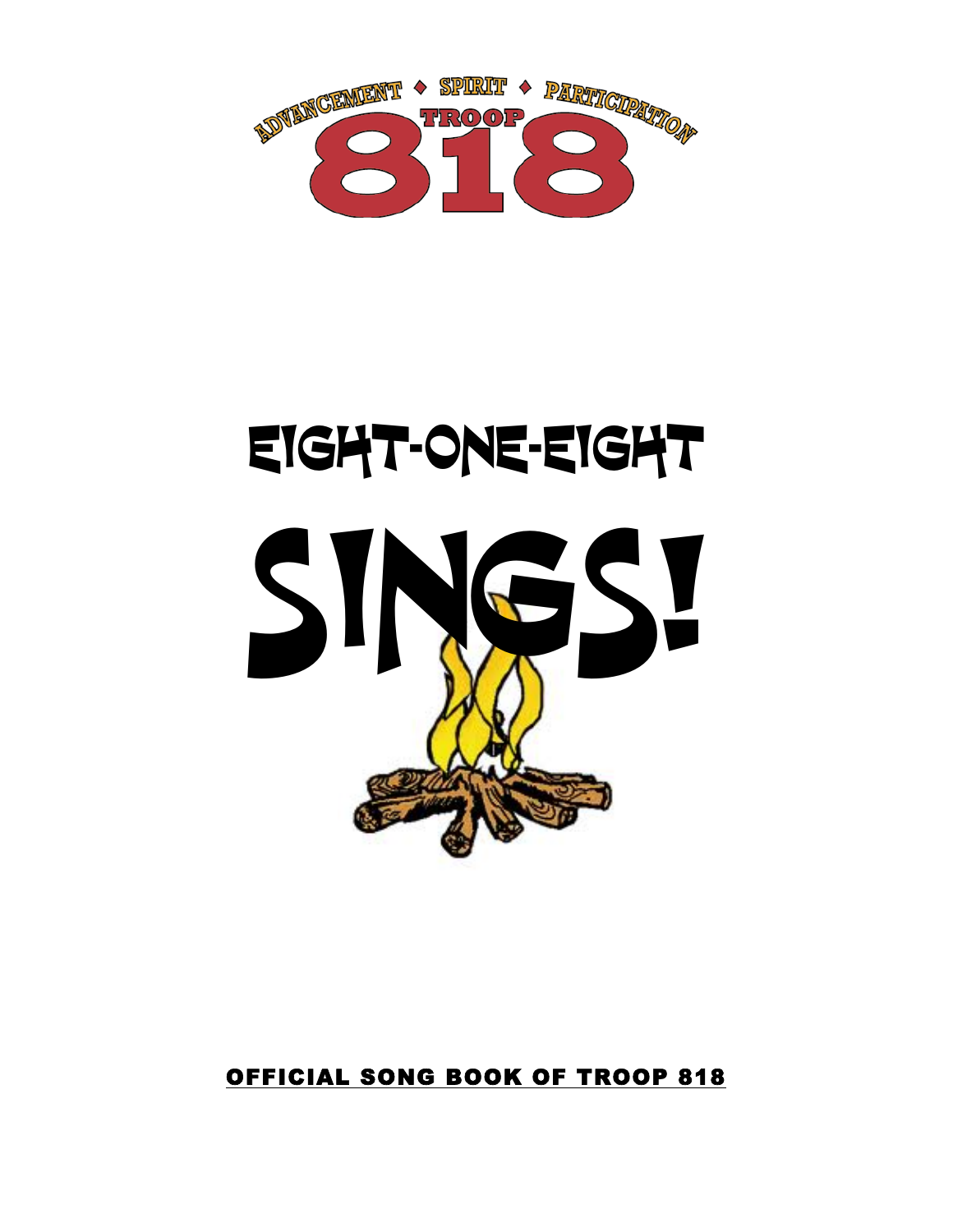# **INDEX OF SONGS**

## FUN SONGS

| HOLE IN THE BOTTOM          |  |
|-----------------------------|--|
|                             |  |
| I'VE BEEN WORKIN' ON        |  |
|                             |  |
|                             |  |
| MY DARLING CLEMENTINE 9     |  |
|                             |  |
|                             |  |
| ON TOP OF SPAGHETTI 15      |  |
|                             |  |
|                             |  |
|                             |  |
| SHE'LL BE COMIN' 'ROUND THE |  |
|                             |  |
|                             |  |
|                             |  |
| TROOP 818 HIKING SONG  16   |  |
|                             |  |
|                             |  |

## *Quiet Songs*

## CHURCH SONGS

| <b>HE'S GOT THE WHOLE</b> |  |
|---------------------------|--|
| WORLD IN HIS HANDS 27     |  |
|                           |  |
| MORNING HAS BROKEN 29     |  |
| MICHAEL, ROW THE          |  |
|                           |  |
|                           |  |

## PATRIOTIC SONGS

| AMERICA, THE BEAUTIFUL 33   |  |
|-----------------------------|--|
| GOD BLESS AMERICA 36        |  |
| MY COUNTRY, 'TIS OF THEE 34 |  |
|                             |  |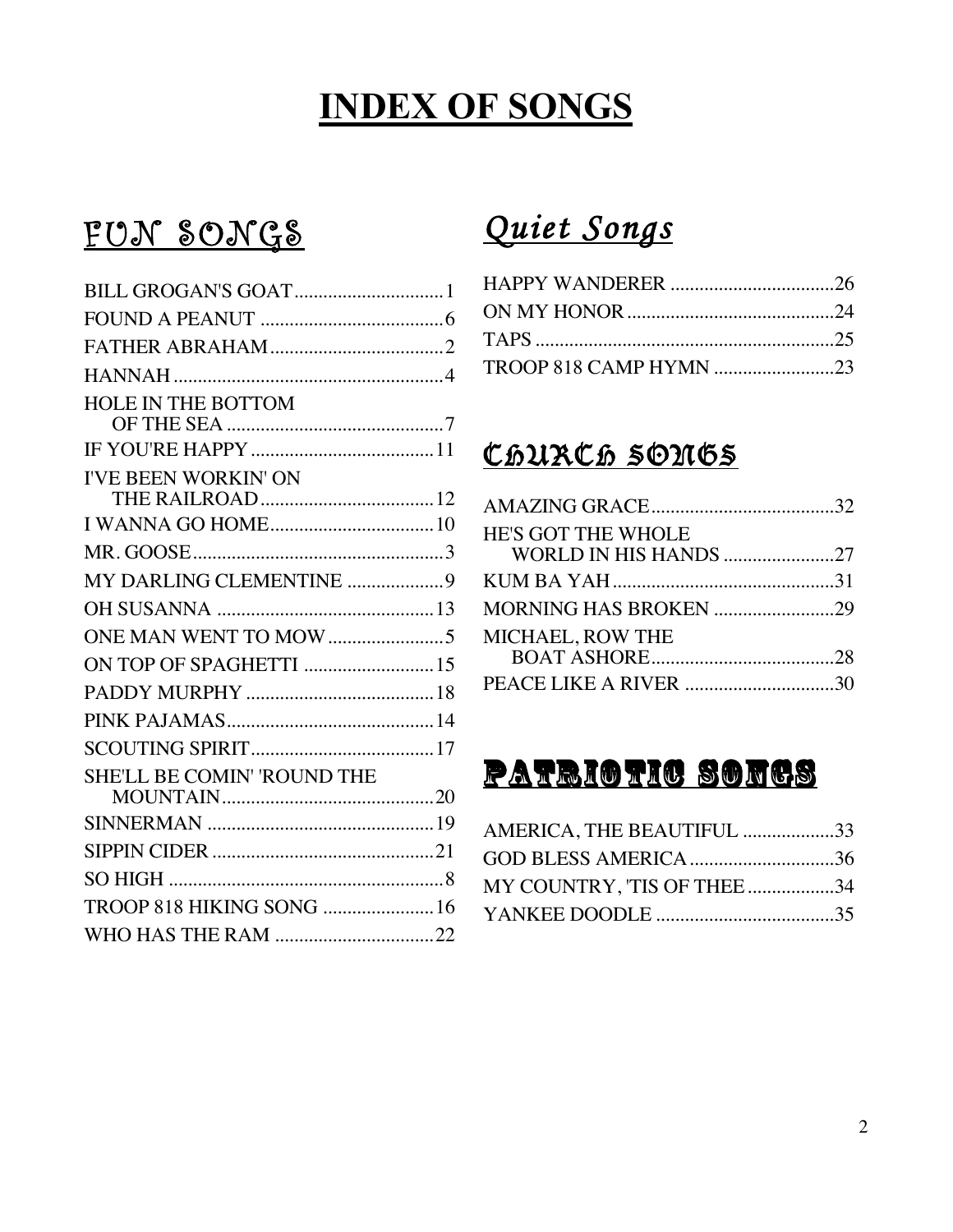## FUN SONGS

## *1. BILL GROGAN'S GOAT*

Bill Grogan's goat, was feeling fine. Ate three red shirts, right off the line. Bill took a stick, gave him a whack. And tied him to, the railroad track.

The whistle blew, the train drew nigh'. Bill Grogan's goat, was doomed to die. He gave three groans, of awful pain. Coughed up the shirt, and flagged the train.

## **2.** *FATHER ABRAHAM*

Father Abraham, Father Abraham Seven sons had Father Abraham and they never laughed and they never cried all they did was to like this

(Gestures - to be repeated as verse is repeated)

## **3.** *MR ZIM*

Good morning, Mr. Zim, Zim, Zim, with your haircut just as short as mine. Good morning, Mr. Zim, Zim, Zim, you're surely looking fine.

Ashes to ashes and dust to dust, If the rookies don't getcha', Staff must. Good morning, Mr. Zim, Zim, Zim, with your haircut just as short as .... Your haircut just as short as ..... your haircut just as short as mine!

### **4.** *HANNAH*

Oh, ho ho Hannah, My Delta Gamma. She has a figure, Like a baby grand piana'.

She's really nifty, She weighs 250. But somehow fat girls Get the best of me.

Oh, ho ho Hannah, My Delta Gamma. I put my arms around her far as they will Go-go-go-go-go-go.

I hate girls with pretty faces. I like girls who take up spaces. Hannah. . . . . . My Delta Gamma.

## **5.** *ONE MAN WENT TO MOW*

One man went to mow, went to mow the meadow. One man and his dog went to mow the meadow. Two men went to mow, went to mow the meadow. Tow men, one man and his dog went to mow the meadow. Three men went to mow, went to mow the meadow. (add a man each time - one breath for each verse.)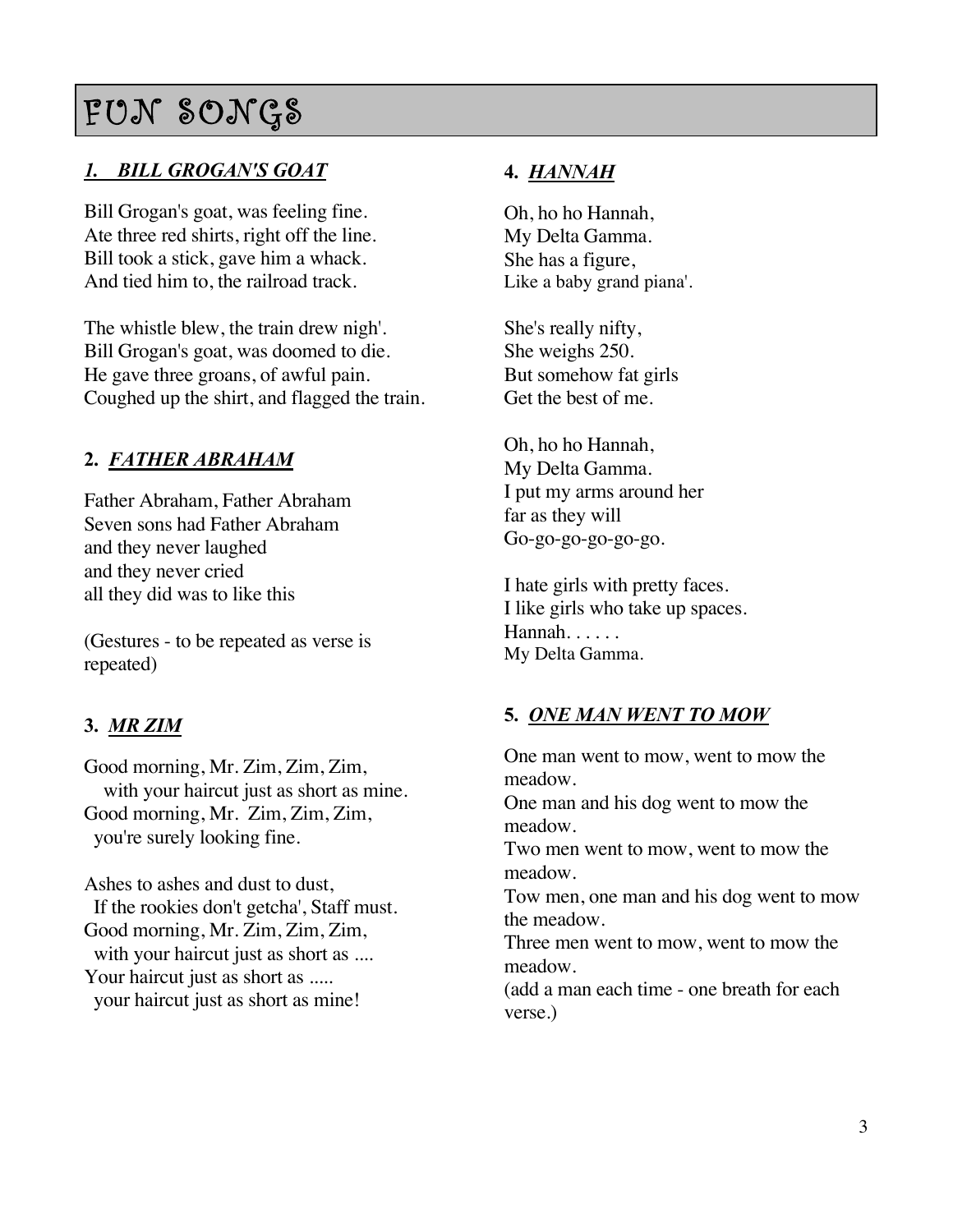## **6.** *FOUND A PEANUT*

*(*Tune: "Clementine") Found a peanut, found a peanut, found a peanut just now. Just now I found a peanut, found a peanut just now.

It was rotten, it was rotten, it was rotten just now.

Just now it was rotten, it was rotten just now.

Continue in similar manner with:

Ate it anyway, ate it anyway, ate it anyway just now.

Just now ate it anyway, ate it anyway just now.

Got a stomach ache, got a stomach ache, got a stomach ache just now.

Just now got a stomach ache, got a stomach ache just now.

Called the doctor, called the doctor, called the doctor just now.

Just now called the doctor, called the doctor just now.

Had surgery, had surgery, had surgery just now.

Just now had surgery, had surgery just now.

Died anyway, died anyway, died anyway just now.

Just now died anyway, died anyway just now.

Went to heaven, went to heaven, went to heaven just now.

Just now went to heaven, went to heaven just now.

Forgot my teddy bear, forgot my teddy bear, forgot my teddy bear just now. Just now forgot my teddy bear, forgot my teddy bear just now.

Back in heaven, back in heaven, back in heaven just now. Just now back in heaven, back in heaven just now.

Kicked an angel, kicked an angel, kicked an angel just now. Just now kicked an angel, kicked an angel just now.

Went the other way, went the other way, went the other way just now. Just now went the other way, went the other way just now.

Found a peanut, found a peanut, found a peanut just now.

Just now found a peanut, found a peanut just now.

It was rotten, it was rotten, it was rotten just now.

Just now it was rotten, it was rotten just now.

Threw it away, threw it away, threw it away just now.

Just now threw it away, threw it away just now.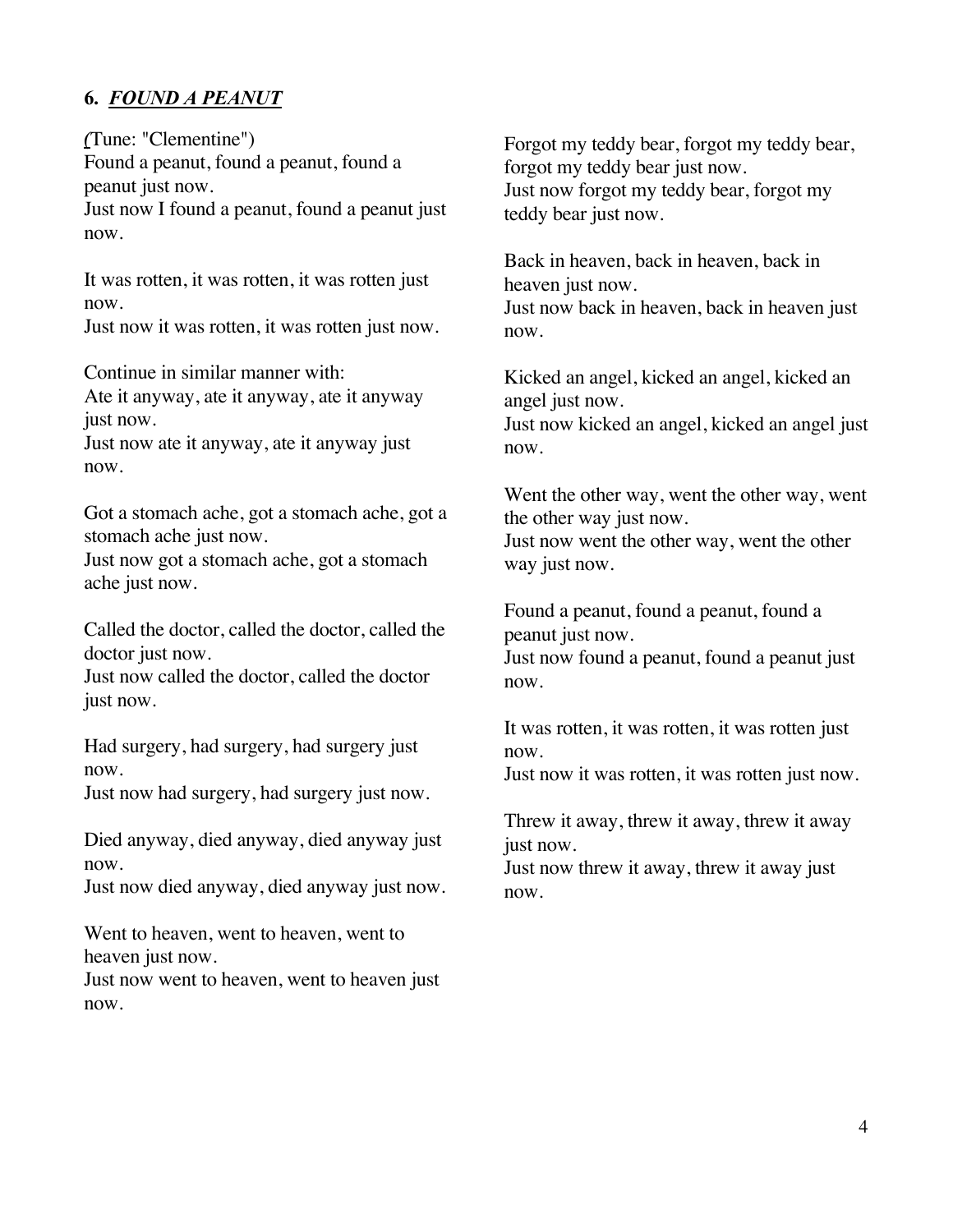### **7.** *HOLE IN THE BOTTOM OF THE SEA*

There's a hole in the bottom of the sea. There's a hole in the bottom of the sea. There's a hole There's a hole There's a hole in the bottom of the sea.

There's a log in the hole in the bottom of the sea. There's a log in the hole in the bottom of the sea. There's a hole There's a hole There's a hole in the bottom of the sea.

Continue with: There's a bump on the  $log \ldots$ There's a frog on the bump . . . There's a leg on the frog ... There's a foot on the leg ... There's a toe on the foot . . . There's a wart on the toe ... There's a hair on the wart There's a flea on the hair ... There's a smile on the flea...

## **8.** *SO HIGH*

So high, can't get over it. So low, can't get under it. So wide, can't get around it. O, Rock-a' my soul - Oh Lordy.

Rock-a' my soul in the bosom of Abraham, Rock-a' my soul in the bosom of Abraham, Rock-a' my soul in the bosom of Abraham, Oh, rock-a' my soul.

#### *9. MY DARLING CLEMENTINE*

In a cavern, in a canyon, Excavating for a mine, Dwelt a miner, forty niner, and his daughter Clementine. Oh my darling, Oh my darling, Oh my Darling Clementine, You are lost and gone forever, Dreadful sorry, Clementine.

Light she was and like a fairy, And her shoes were number nine; Her ring boxes, without topses, Sandals were for Clementine. Oh my darling, Oh my darling, Oh my Darling Clementine, You are lost and gone forever, Dreadful sorry, Clementine.

Drove she ducklings to the water, Ev'ry morning just at nine, Hit her foot against a splinter, Fell into the foaming brine. Oh my darling, Oh my darling, Oh my Darling Clementine, You are lost and gone forever, Dreadful sorry, Clementine.

Ruby lips above the water, Blowing bubbles soft and fine; Alas for me! I was no swimmer, So I lost my Clementine. Oh my darling, Oh my darling, Oh my Darling Clementine, You are lost and gone forever, Dreadful sorry, Clementine.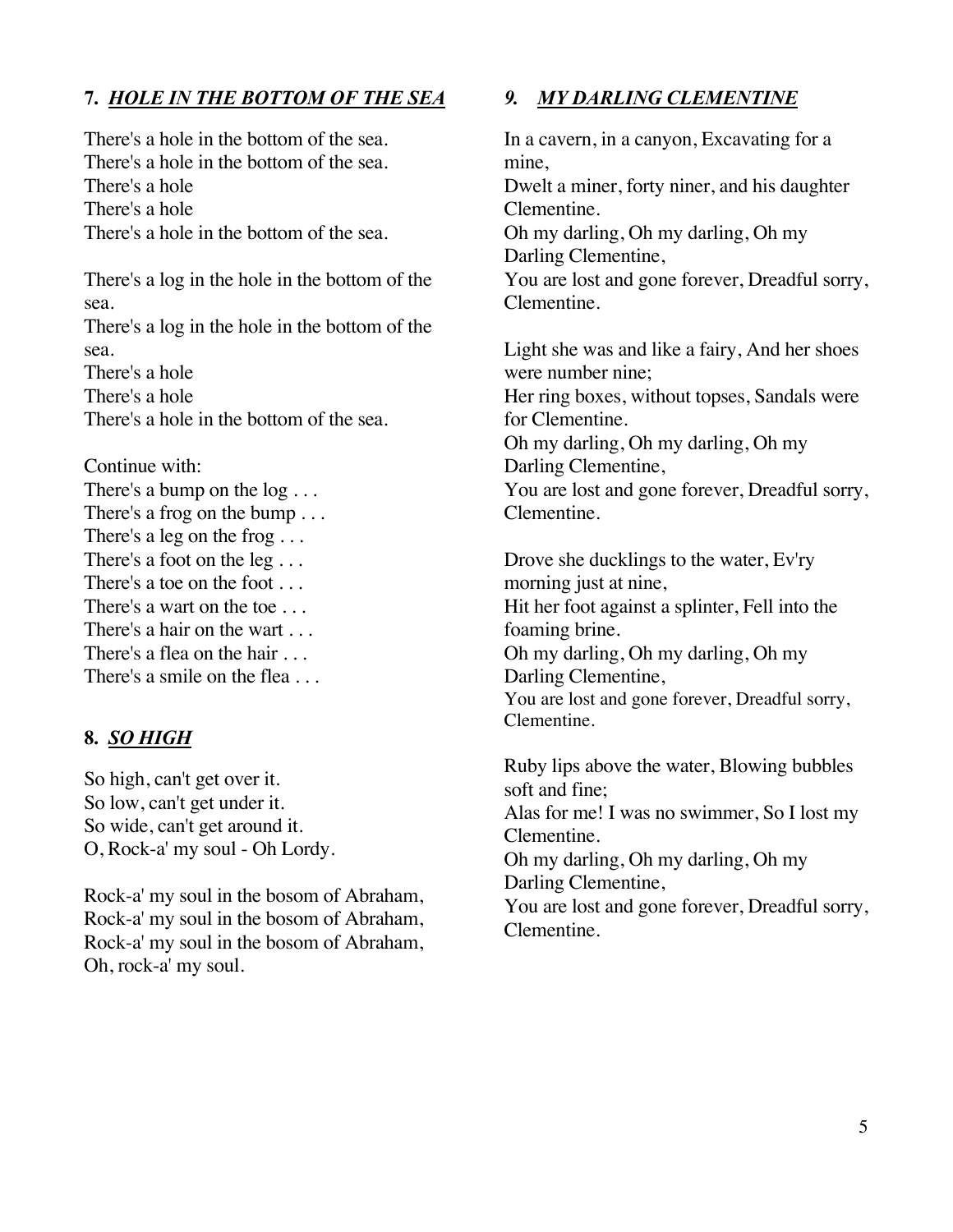#### **10.** *I WANNA GO HOME*

Chorus: (sung after each verse) I don't want no more of scout camp life, gee, ma, I wanna go, hey, ma, I wanna go, oh, may, I wanna go home!

#### \_\_ \_\_ \_\_ \_\_ \_\_ \_\_ \_\_ \_\_ \_\_ \_\_ \_\_ SAMPLE VERSES:

At summer camp each year they say, you're Boy Scouts tried and true. So how come very time we leave, we're minus one or two?

The staff they have at summer camp, they say is mighty great. The only time we see them, is when they come in late!

The staff we have in tow-one-two, will really make you weep. they do the best job ever, when they are fast asleep!

The cooks in the kitchen, they say are really pro's. The meat that they feed us, tastes like garden hose!

The food that they give us, it has a lot of bite. It's also filled with lots of things that keep you up all night!

The biscuits that they give you, they say are really fine. One rolled off the table, and killed a friend of mine!

The coffee that they give you, they say is mighty fine. It's good for cuts and bruises, and tastes like iodine!

We have a bunch of rookies, we realize that they're new. But there are times when even we, could sell them to the zoo!

*Make up your own!*

#### **11.** *IF YOU'RE HAPPY*

If you're happy and you know it clap your hands. (clap, clap) If you're happy and you know it clap your hands. (clap, clap) If you're happy and you know it, Then you're life will surely show it, If you're happy and you know it clap your hands. (clap, clap)

-------------------------

If you're happy and you know it stamp your feet. (stamp, stamp)

If you're happy and you know it shout AMEN. (stand up)

If you're happy and you know it do all three. (clap, clap; stamp, stamp; AMEN, AMEN.)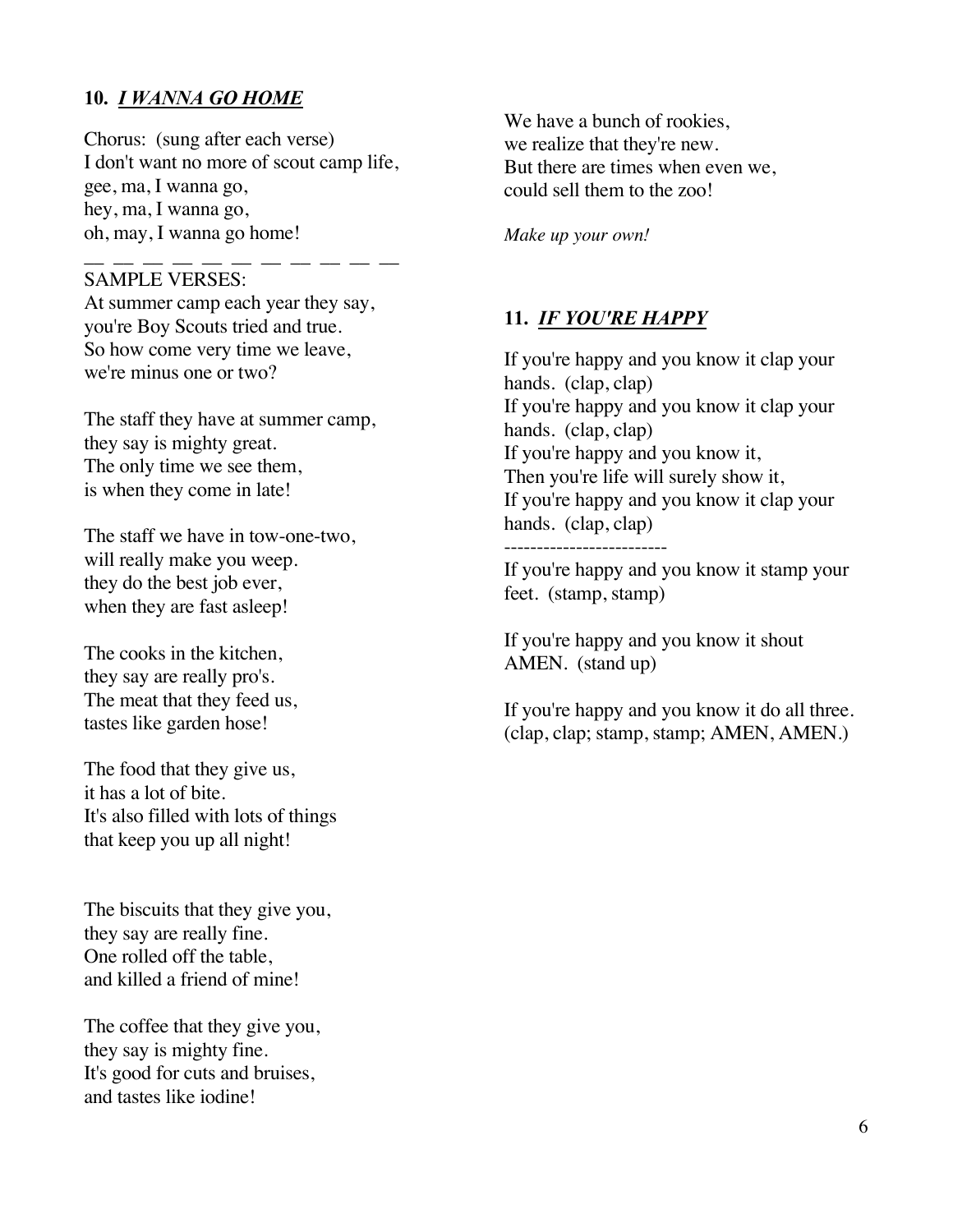### **12.** *I'VE BEEN WORKIN' ON THE RAILROAD*

I've been workin' on the railroad all the live long day, I've been workin' on the railroad Just to pass the time away; Can;t you hear the whistle blowing? Rise up so early in the morn; Can't you hear the captain shouting; "Dinah blow your horn!"

Dinah won't you blow, Dinah won't you blow,

Dinah won't you blow your horn, your horn! Dinah won't you blow, Dinah won't you blow, Dinah won't you blow your horn!

Someone's in the kitchen with Dinah, Someone's in the kitchen I know; Someone's in the kitchen with Dinah,

Fee-fi-fiddely-I-oh! Fee-fi-fiddely-I-o-o-o-oh! Fee-fi-fiddely-I-oh! Strummin' on the old banjo.

Strummin on the old banjo.

Fee-plunk, fi-plunk, fiddely-I-oh plunk! Fee-fi-fiddely-I-oh, plunk, plunk, plunk! Fee...fi...fiddely-I-ohhh... Strummin' on the old banjo.

## **13.** *OH! SUSANNA*

I came from Alabama wid my banjo on my knee,

I'm g'wan to Louisiana My true love for to see,

It rained all night the day I left, The weather it was dry

The sun so hot I froze to death; Susanna don't you cry.

Oh! Susanna Oh! don't you cry for me, I've come from Alabama wid my banjo on my knee.

I had a dream the other night, when everything was still I thought I saw Susanna, A comin down the hill, the buck-wheat cake was in her mouth, The tear was in her eye; Say I, I'm coming from the South, Susanna don't you cry.

## **14.** *PINK PAJAMAS*

I wear my pink pajamas in the summer when it's hot. I wear my flannel nighties in the winter when it's not. And sometimes in the springtime and sometimes in the fall, I jump right in between the sheets with nothing on at all. Ooooooooo Glory, glory Hallelujah; Glory, glory, what's it to you. Balmy breezes blowing through you, with nothing on at all.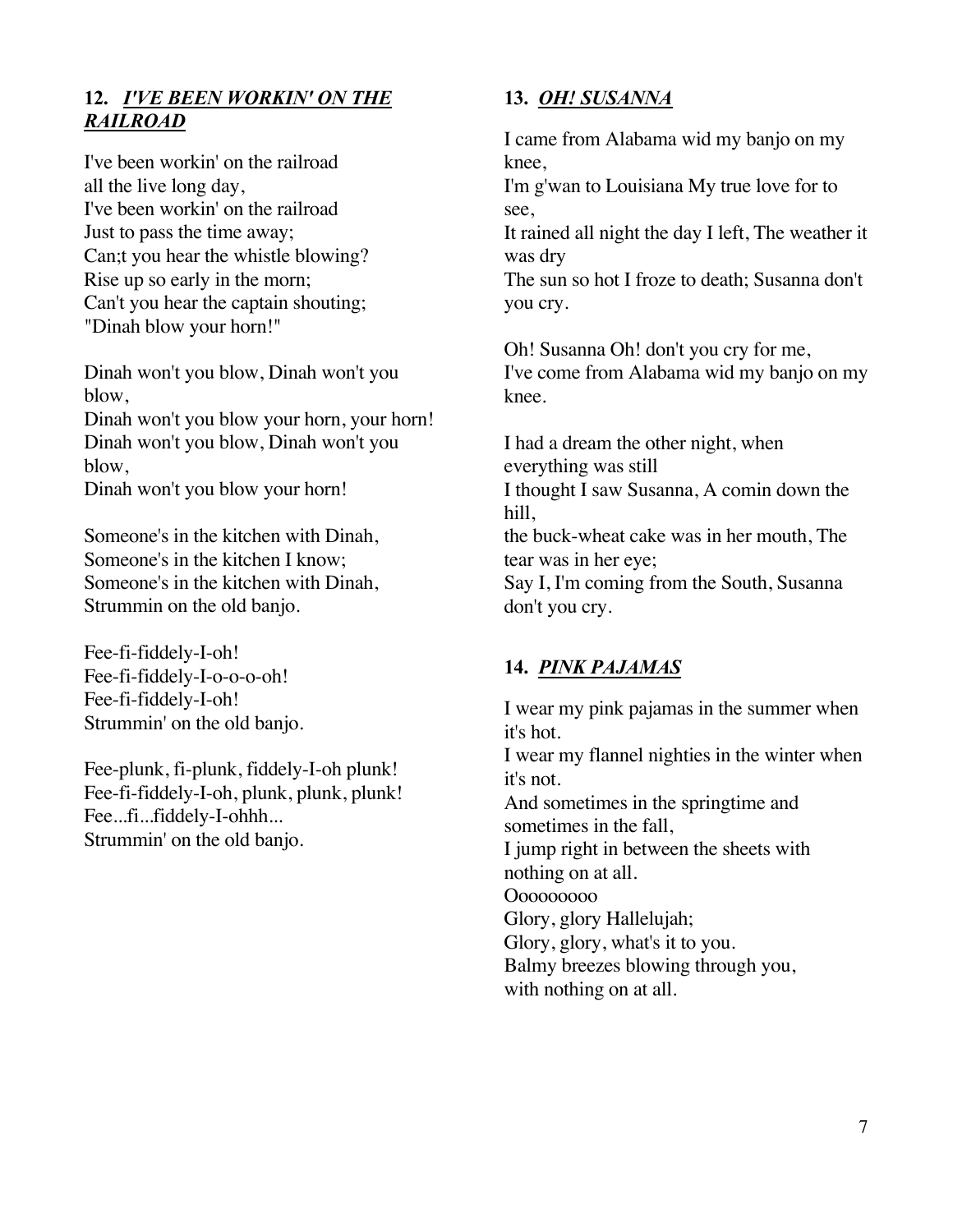## **15.** *ON TOP OF SPAGHETTI*

On top of spaghetti, All covered with cheese I lost my poor meatball When somebody sneezed. It rolled off the table And onto the floor, And then my poor meatball Rolled out of the door.

It rolled in the garden And under a bush And then my poor meatball Was nothing but mush. The mush was as tasty - - - As tasty could be, And early next summer It grew into a tree.

The tree was all covered With beautiful moss; It grew lovely meatballs And tomato sauce. So if you eat spaghetti All covered with cheese, Hold on to your meatballs And don't ever sneeze.

#### **16.** *TROOP 818 HIKING SONG*

Over hill, over dale, We will hit the scouting trail, as the boy scouts go hiking along. In and out, hear them shout, Tenderfoot to Eagle Scout, as the boy scouts go hiking along. For it's hi! hi! hee!, the boy scout trails we see, shout out your numbers loud and strong . . . . eight-one-eight!! and where er' you go, you will always know, that the boy scouts go hiking along, KEEP THEM HIKING!!, as the boy scouts go hiking along . . . TROOP HALT!! . . . EIGHT-ONE-OH!!

#### **17.** *SCOUTING SPIRIT*

I've got that scouting spirit down in my feet, oh baby . . . . down in my feet, oh baby . . . .down in my feet.

I've got that scouting spirit down in my feet, oh baby . . . . down in my feet to stay . . . .down in my feet to stay.

I've got that scouting spirit up in my head, oh baby . . . .

up in my head, oh baby  $\dots$  up in my head.

I've got that scouting spirit deep in my heart, oh baby . . . .

deep in my heart, oh baby . . . . deep in my heart.

I've got that scouting spirit all over me, oh  $b$ aby  $\dots$ all over me, oh baby . . . .all over me.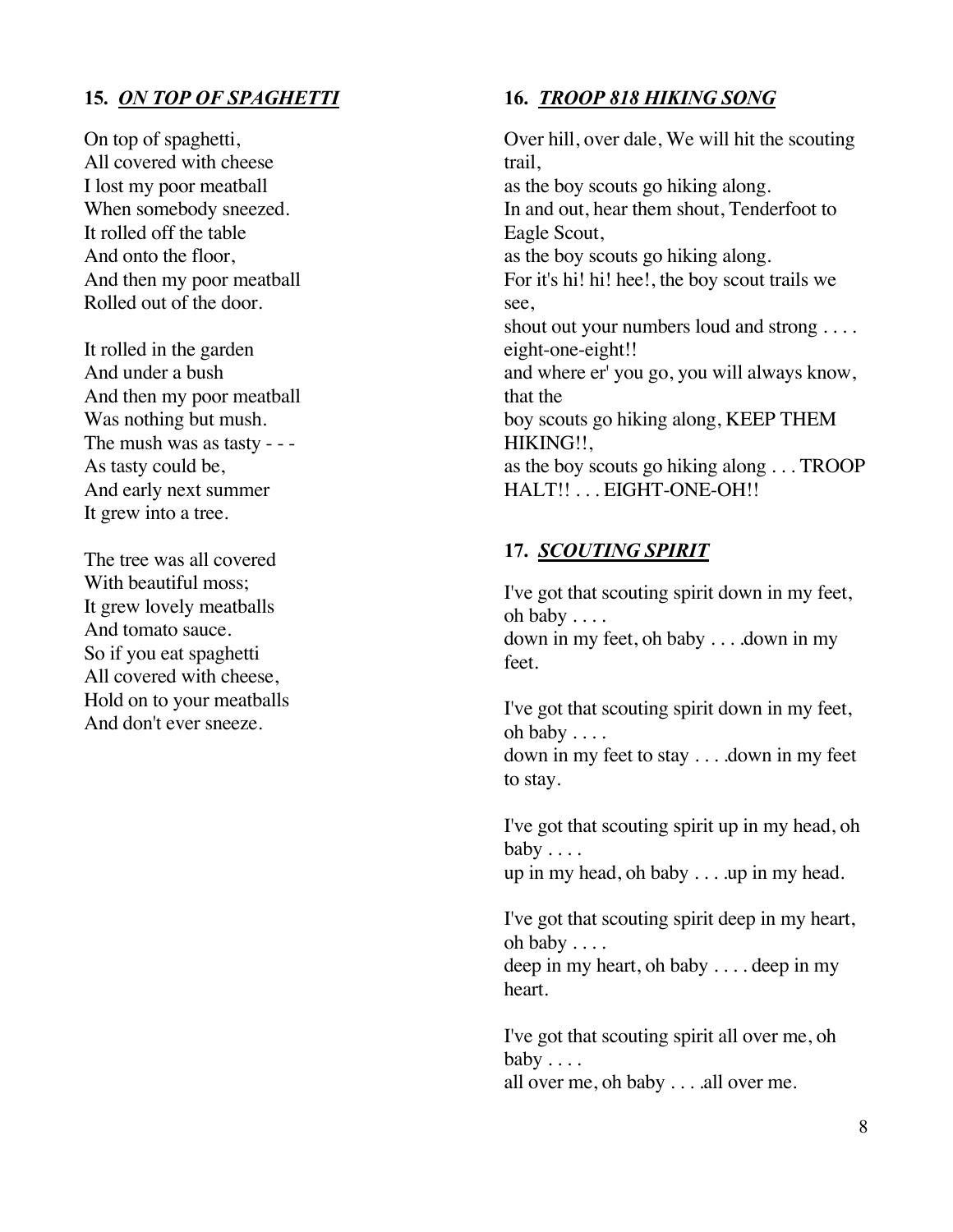#### **18.** *PADDY MURPHY*

The night that Paddy Murphy died; I never will forget it! The whole darn town got stinkin' drunk, and some aren't sober yet!

The only thing they did that night, That filled my heart with fear. They took the ice right off the corpse, and put it on the beer!

Oh, oh, oh, that's how they showed their respect for Paddy Murphy, Boom, boom, that's how they shoed their honor and their pride.

Boom, boom, boom, that's how they showed their respect for Paddy Murphy, The night that Paddy died.

Boom, boom, boom, that's how they showed their respect for Paddy Murphy, Boom, boom, that's how they showed their honor and their pride.

Boom, boom, boom, that's how they showed their respect for Paddy Murphy, The night that Paddy, The night that Paddy, The night that Paddy died!

#### **19.** *SINNERMAN*

Chorus: Sinnerman, Sinnerman where are you going to run to? Sinnerman, Sinnerman where are you going to run to? Sinnerman, Sinnerman where are you going to run to? Oh on that day. -- -- -- -- -- -- -- -- -- -- -- -- -- -- -- --

-- -- Run to the hills, the hills are crumbling, Run to the hills, the hills are crumbling, Run to the hills, the hills are crumbling, Oh on that day. (Chorus)

Run to the sea, the sea is boiling, Run to the sea, the sea is boiling, Run to the sea, the sea is boiling, Oh on that day. (Chorus)

Run to the moon, the moon is bleeding, Run to the moon, the moon is bleeding, Run to the moon, the moon is bleeding, Oh on that day.(Chorus)

Run to the alley, the alley is thundering, Run to the alley, the alley is thundering, Run to the alley, the alley is thundering, Oh on that day.(Chorus)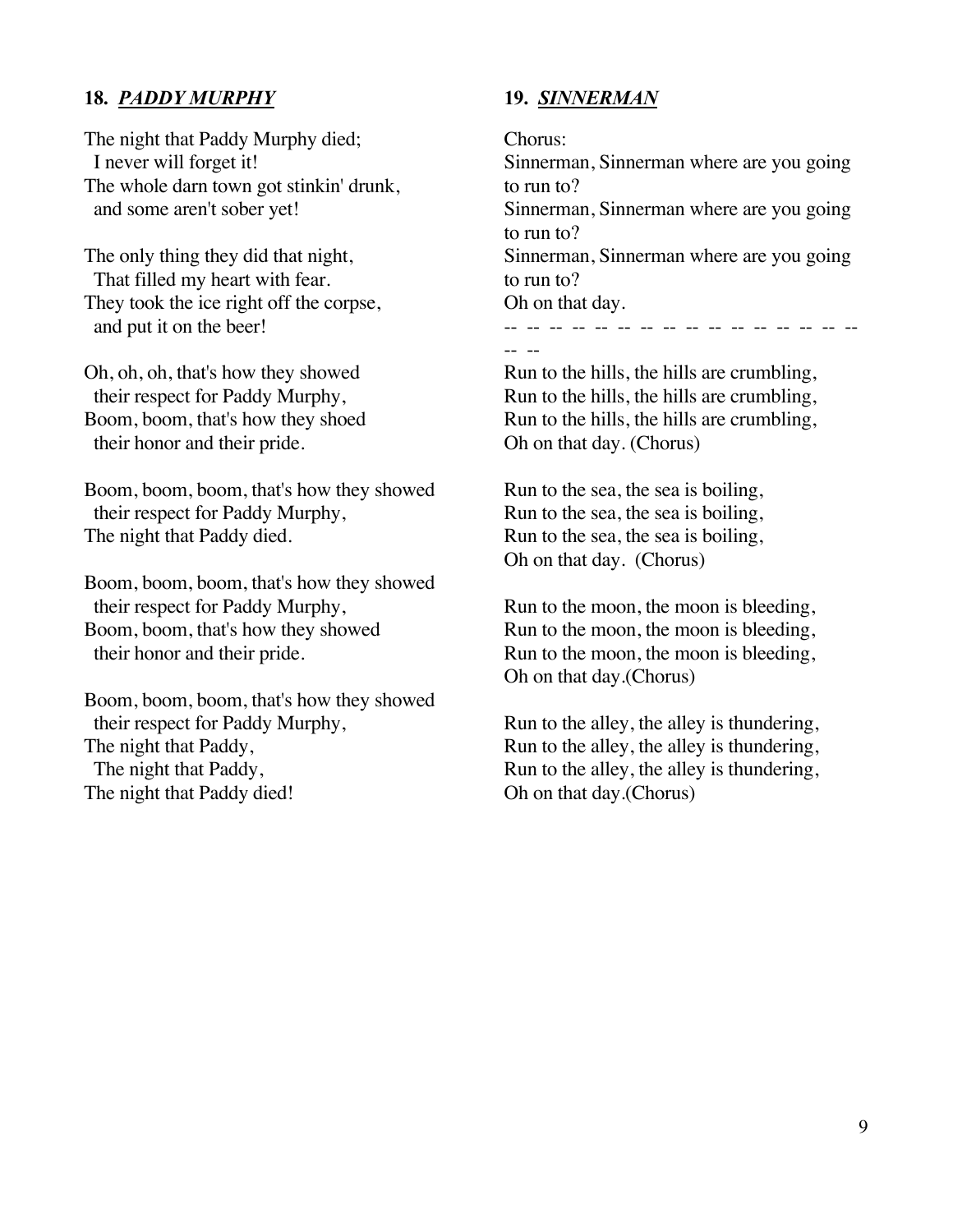#### **20.** *SHE'LL BE COMIN' 'ROUND THE MOUNTAIN*

She'll be comin' 'round the mountain when she comes. "Toot! Toot!"

She'll be comin' 'round the mountain when she comes. "Toot! Toot!"

She'll be comin' 'round the mountain, she'll be comin' 'round the mountain, she'll be comin' 'round the mountain when she comes. "Toot! Toot!"

She'll be driving six white horses when she comes. "Whoa, back!"

She'll be driving six white horses when she comes. "Whoa, back!"

She'll be driving six white horses, she'll be driving six white horses, she'll be driving six white horses when she comes. "Whoa, back!"

And we'll all go out to meet her when she comes. "Hi, Babe!"

And we'll all go out to meet her when she comes. "Hi, Babe!"

And we'll all go out to meet her, and we'll all go out to meet her, and we'll all go out to meet her when she comes. "Hi, Babe!"

And we'll kill the old red rooster when she comes. "Hack, hack!"

And we'll kill the old red rooster when she comes. "Hack, hack!"

And we'll kill the old red rooster, and we'll kill the old red rooster, and we'll kill the old red rooster when she comes. "Hack, hack!"

And we'll all have chicken n' dumplings when she comes. "Yum, yum!"

And we'll all have chicken n' dumplings when she comes. "Yum, yum!"

And we'll all have chicken n' dumplings, and we'll all have chicken n' dumplings, and we'll all have chicken n' dumplings when she comes. "Yum, yum!"

And we'll all wear our bright red woolies when she comes. "Scratch, scratch!"

And we'll all wear our bright red woolies when she comes. "Scratch, scratch!"

And we'll all wear our bright red woolies, and we'll all wear our bright red woolies, and we'll all wear our bright red woolies when she comes. "Scratch, scratch!"

She'll be comin' 'round the mountain when she comes. (Use all sounds and motions)

She'll be comin' 'round the mountain when she comes. (Use all sounds and motions)

She'll be comin' 'round the mountain, she'll be comin' 'round the mountain, she'll be comin' 'round the mountain when she comes. (Use all sounds and motions)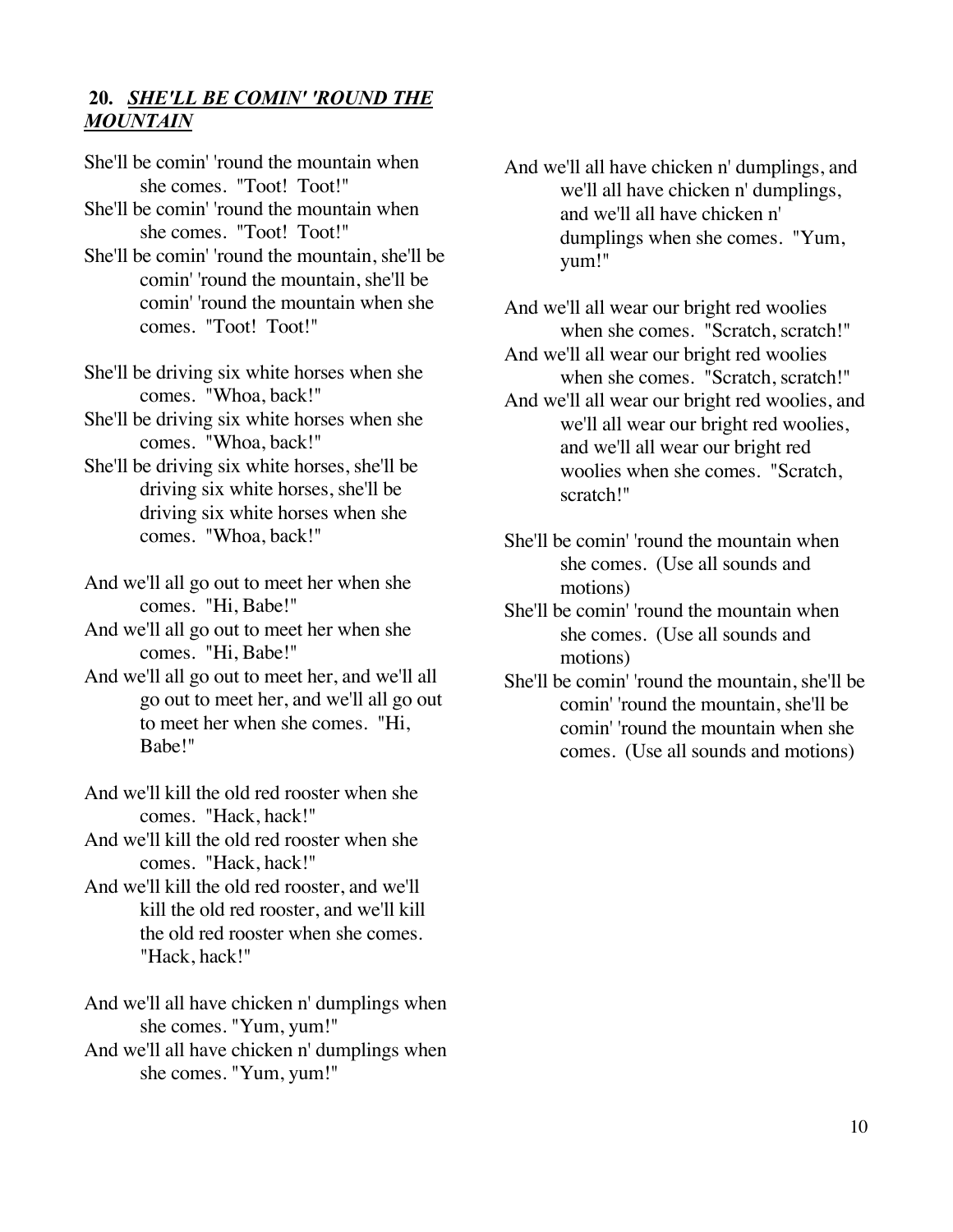#### **21.** *SIPPIN' CIDER*

"A Repeat After Me Song"

The prettiest girl, I ever saw. Was sippin' cider through a straw. (Repeat)

I sez' to her, whatcha' doin' that fer!, a sippin' cider through a straw.

She sez' to me, why don'tcha' know, That sippin' cider's all I know.

First cheek to cheek, then jaw to jaw. A sippin' cider through a straw.

Every now and then, that straw would slip. And I'd sip cider through her lips.

That's how I got my Ma-in-Law. From sippin' cider through a straw.

Now forty-nine kids, all call me Paw. From sippin' cider through a straw.

The moral of, this little tale. Is sip your cider through a pail.

(Final chorus) The moral of this little tale., Is sip your cider through a BUCKET!

### **22.** *WHO HAS THE RAM*

(Chorus)

Who has the ram - Who has the ram. Holly, holly, hooliam who has the ram.

-- -- -- -- -- -- -- -- -- -- -- -- -- -- -- --

Solomon sat in the Temple of Gideon Holly, holly, hoolium who has the ram. Sat so long he got spinal menagilliam Holly, holly, hoolium who has the ram. (Chorus)

Poor man died and went to heavenium Holly, holly, hoolium who has the ram. Joined the saints at half past sevenium, Holly, holly, hoolium who has the ram. (Chorus)

Rich man died and went to supolium Holly, holly, hoolium who has the ram. Sat right down on a red hot coalium, Holly, holly, hoolium who has the ram. (Chorus)

He said to the devil it's getting mighty hottium, Holly, holly, hoolium who has the ram.

I'd like a root beer and an ice cream sodium, Holly, holly, hollium who has the ram. (Chorus)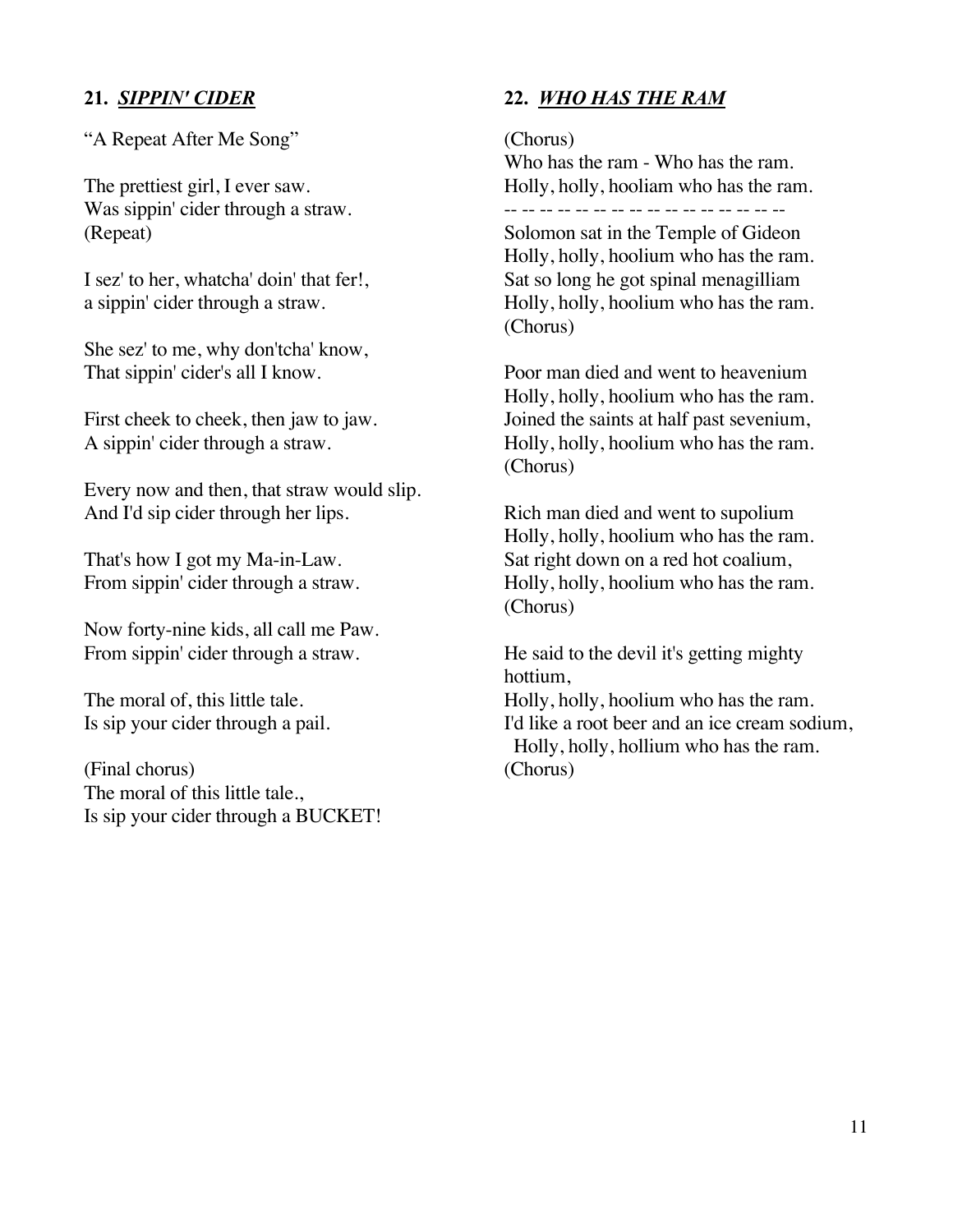## *Quiet Songs*

## **23.** *TROOP 818 CAMP HYMN*

All hail Wilderness Camp; The camp where good scouts go. Where all the trees and flowers, Are fresh from winter's snow.

Where trails lead to romance, Where hills and lakes entrance Our mountain camp, All hail -- All hail!

All hail Wilderness Camp, To thee we give praise. For minds and bodies strengthened Through all those happy days.

For Friendship so true, We give thanks to you. Our mountain camp, All hail -- All hail!

## **24.** *ON MY HONOR*

On my honor, I'll do my best, to do my duty to God.

On my honor, I'll do my best, to serve my country as I may.

On my honor, I'll do my best, to do my good turn each day.

To keep my body strengthened, to keep my mind awakened.

To follow paths of righteousness, On my honor, I'll do my best.

## **25.** *TAPS*

Day is done, gone the sun; From the lake, from the hills, From the sky; All is well, safely rest, God is nigh.

Fading light dims the sight; And a star gems the sky, Gleaming bright; From afar, drawing nigh, Falls the night.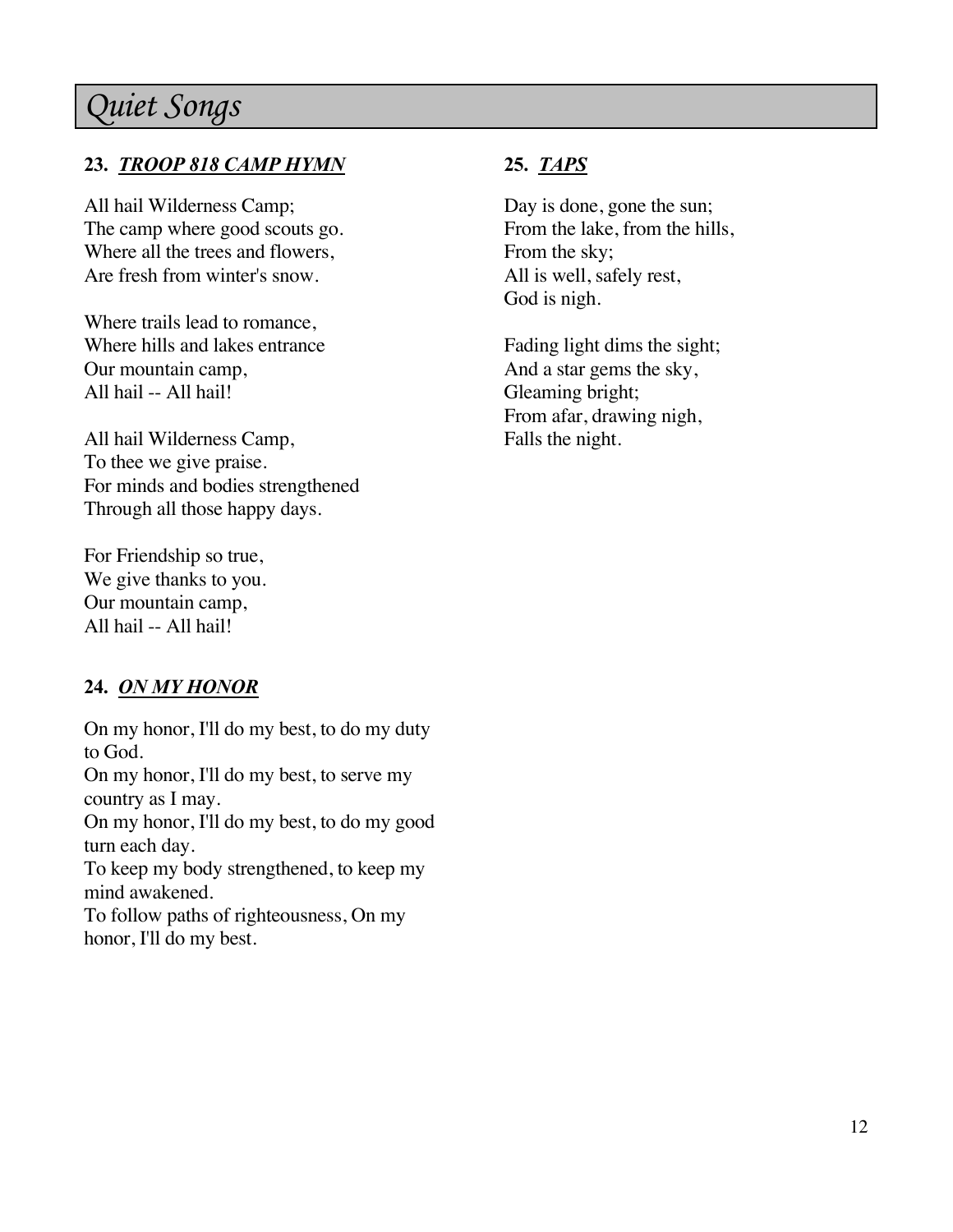## **26.** *THE HAPPY WANDERER*

I love to go a-wandering, along the mountain track.

And as I go, I love to sing, my knapsack on my back.

Val-de ri, val-de ra, val-de ri, val-de ra-ha-haha-ha-ha

val-de ri, val-de ra, my knapsack on my back.

I love to wander by the stream, that dances in the sun.

So joyously it calls to me, "Come join my happy song."

Val-de ri, val-de ra, val-de ri, val-de ra-ha-haha-ha-ha val-de ri, val-de ra, come join my happy song.

I wave my hat to all I meet, and they wave back to me.

And blackbirds call so loud and sweet, from every greenwood tree.

Val-de ri, val-de ra, val-de ri, val-de ra-ha-haha-ha-ha val-de ri, val-de ra, from every greenwood tree.

High overhead the skylark wing, they never rest at home. But just like me, they love to sing, as o'er the

world we roam.

Val-de ri, val-de ra, val-de ri, val-de ra-ha-haha-ha-ha val-de ri, val-de ra, as o'er the world we roam.

Oh, may I go a-wandering, until the day I die. Oh, may I always laugh and sing, beneath God's clear blue sky.

Val-de ri, val-de ra, val-de ri, val-de ra-ha-haha-ha-ha val-de ri, val-de ra, beneath God's clear blue sky.

Beneath God's clear blue sky!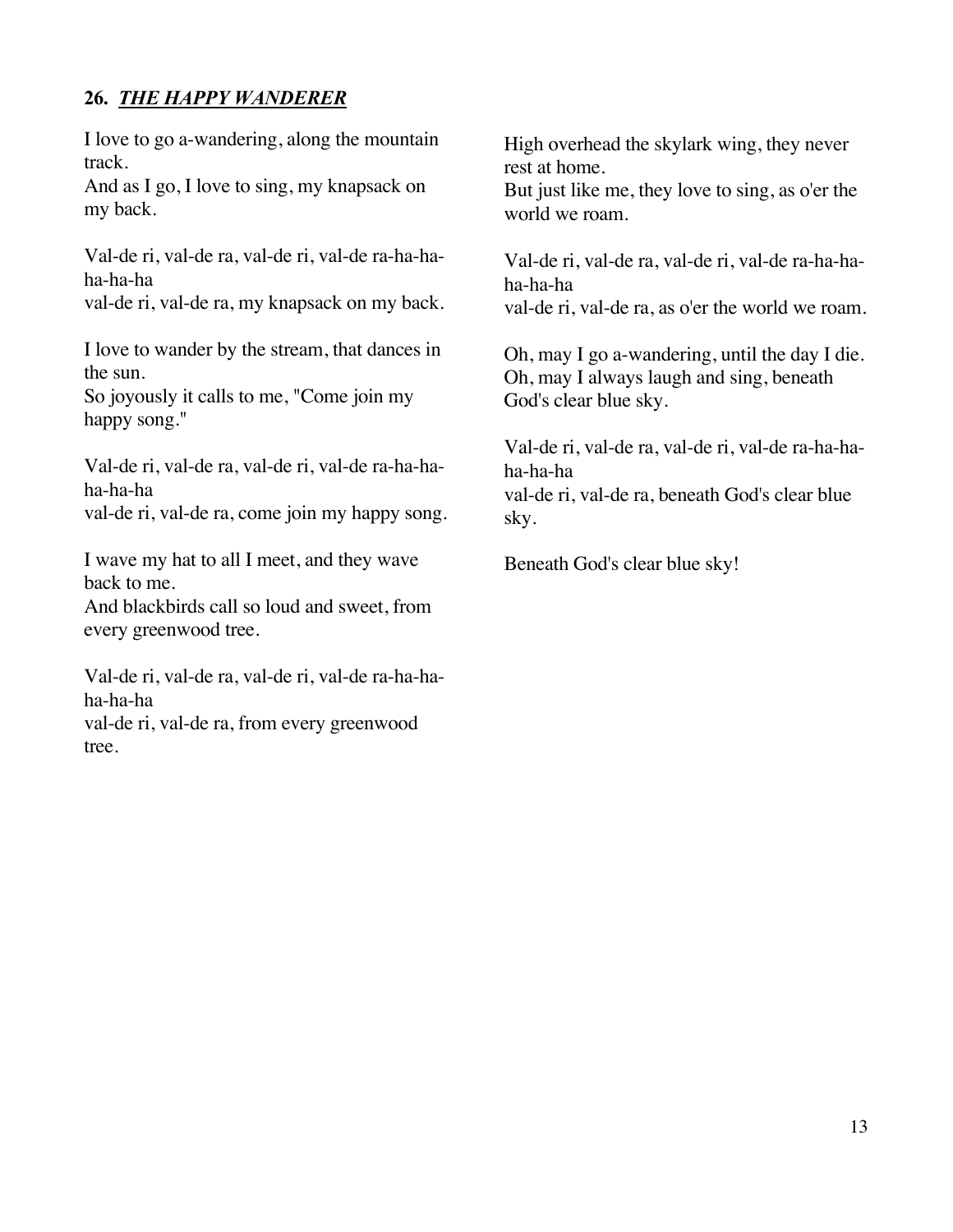# CHURCH SONGS

## **27.** *HE'S GOT THE WHOLE WORLD IN HIS HANDS*

He's got the whole world in His hands, He's got the whole world in His hands, He's got the whole world in His hands, He's got the whole world in His hands.

He's got the wind and the rain in His hands, He's got the wind and the rain in His hands, He's got the wind and the rain in His hands, He's got the whole world in His hands.

He's got the tiny little baby in His hands, He's got the tiny little baby in His hands, He's got the tiny little baby in His hands, He's got the whole world in His hands.

He's got you and me, brother, in His hands, He's got you and me, brother, in His hands, He's got you and me, brother, in His hands, He's got the whole world in His hands.

He's got Troop 818, in His hands, He's got Troop 818, in His hands, He's got Troop 818, in His hands, He's got the whole world in His hands.

### **28.** *MICHAEL, ROW THE BOAT ASHORE*

Michael, row the boat ashore, alleluia! Michael, row the boat ashore, alleluia!

Jordan's river's deep and wide, alleluia! Jordan's river's deep and wide, alleluia!

Jordan's river's chilly and cold, alleluia! Jordan's river's chilly and cold, alleluia!

## **29.** *MORNING HAS BROKEN*

Morning has broken Like the first morning, Blackbird has spoken Like the first bird. Praise for the singing! Praise for the morning! Praise for them, springing Fresh from the Word!

Sweet the rain's new fall Sunlit from heaven, Like the first dew fall On the first grass, Praise for the sweetness of The wet garden Sprung in the completeness Where His feet pass.

Mine is the sunlight! Mine is the morning Born of the one light Eden saw play! Praise with elation, Praise every morning, God's recreation of the new day! Amen.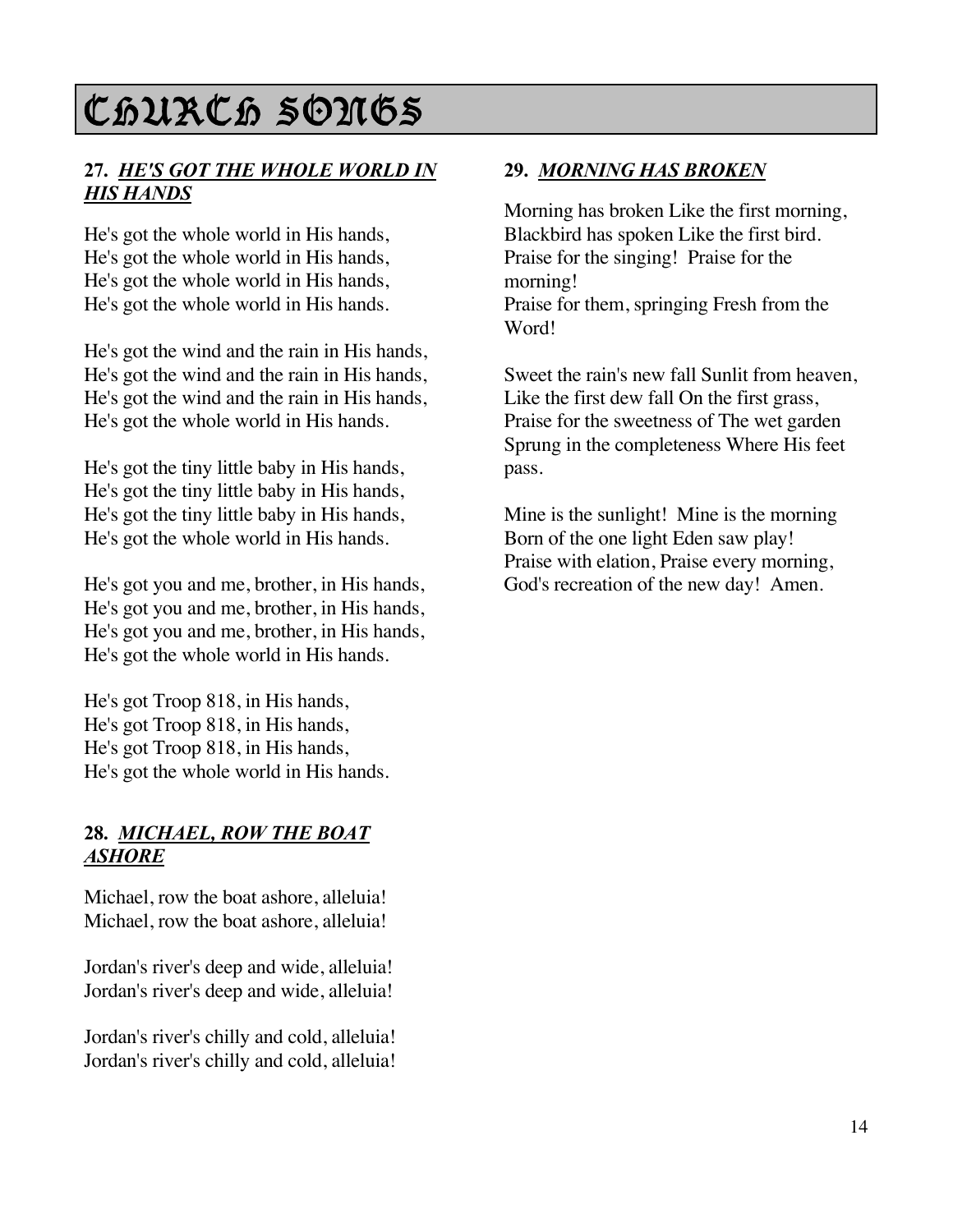#### **30.** *PEACE LIKE A RIVER*

I've got peace like a river, I've got peace like a river, I've got peace like a river in my soul. (Repeat above)

I've got joy like a fountain, I've got joy like a fountain, I've got joy like a fountain in my soul.

I've got live like an ocean, I've got live like an ocean, I've got live like an ocean in my soul

I've got peace like a river, Joy like a fountain, Love like an ocean,

I've got peace like a river, Joy like a fountain, Love like an ocean,

I've got peace like a river, Joy like a fountain, Love like an ocean in my soul.

#### **31.** *KUM BA YAH*

Kum ba yah, my Lord, Kum ba yah! Kum ba yah, my Lord, Kum ba yah! Kum ba yah, my Lord, Kum ba yah! O Lord, Kum ba yah.

Someone's crying, Lord, Kum ba yah! Someone's crying, Lord, Kum ba yah! Someone's crying, Lord, Kum ba yah! O Lord, Kum ba yah.

Someone's singing, Lord, Kum ba yah! Someone's singing, Lord, Kum ba yah! Someone's singing, Lord, Kum ba yah! O Lord, Kum ba yah.

Someone's praying, Lord, Kum ba yah! Someone's praying, Lord, Kum ba yah! Someone's praying, Lord, Kum ba yah! O Lord, Kum ba yah

#### **32.** *AMAZING GRACE*

Amazing Grace, how sweet the sound, That saved a wretch like me.... I once was lost but now am found, Was blind, but now, I see.

T'was Grace that taught... my heart to fear. And Grace, my fears relieved. How precious did that Grace appear... the hour I first believed.

Through many dangers, toils and snares... we have already come. T'was Grace that brought us safe thus far... and Grace will lead us home.

The Lord has promised good to me... His word my hope secures. He will my shield and portion be... as long as life endures.

When we've been here ten thousand years... bright shining as the sun. We've no less days to sing God's praise... then when we've first begun.